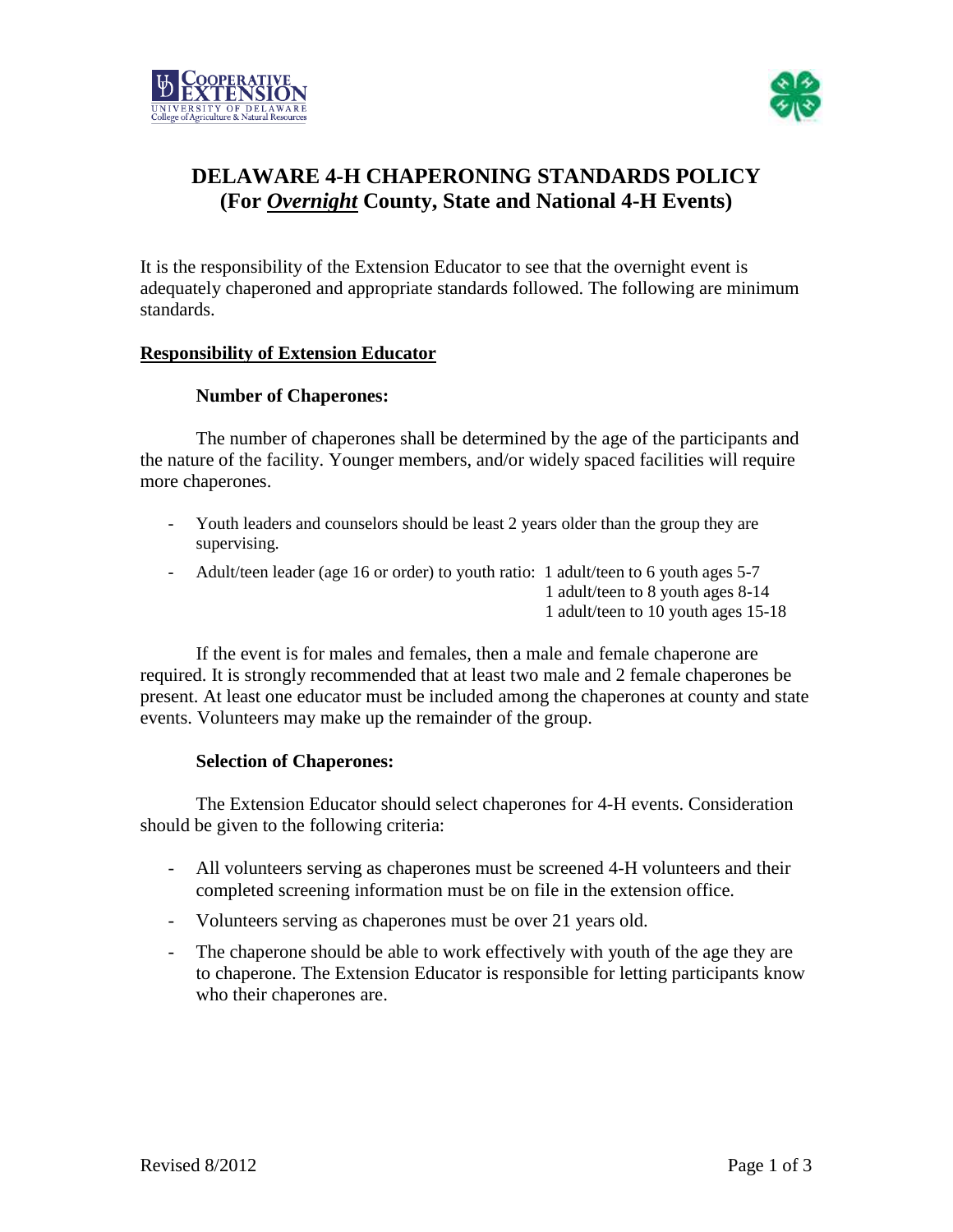## **Responsibility of Event Coordinator**

The Event Coordinator should assure an adequate number of chaperones are in place to assure the safety of the youths and the chaperones. Before the event, the Event Coordinator or designee must orient the chaperones. This orientation shall include the rules for the event, emergency procedures and any other special circumstances that chaperones need to be aware of to assure the safety of the youths. The Event Coordinator should provide a time for participants to meet face-to-face with their designated chaperones.

The Event Coordinator's first consideration should always be the safety and well being of the youth. Medical forms must be available to chaperones during the event.

### **Responsibility of the Chaperone**

All chaperones are to complete the following:

- Emergency Medical Treatment Form (May be collected annually)
- Pre-event orientation

Volunteers are expected to abide by the Volunteer Code of Conduct. Chaperones should plan a time at the event to meet face-to-face with the participants specifically assigned to them. All chaperones are responsible for all youth at the event. Should a problem arise, it should be brought to the attention of the Event Coordinator.

Chaperones are under the supervision of the Event Coordinator. Any problems involving a chaperone will be handled by the Event Coordinator and referred to the county Extension 4-H Extension Educator and County Extension Director.

Failure to follow these standards puts the youth, the educator and the program at risk. Every effort must be made to comply. In situations where circumstances compromise the standards during the event, the Event Coordinator must use his or her best judgment on whether the event should continue. This may mean the canceling of all or part of the event.